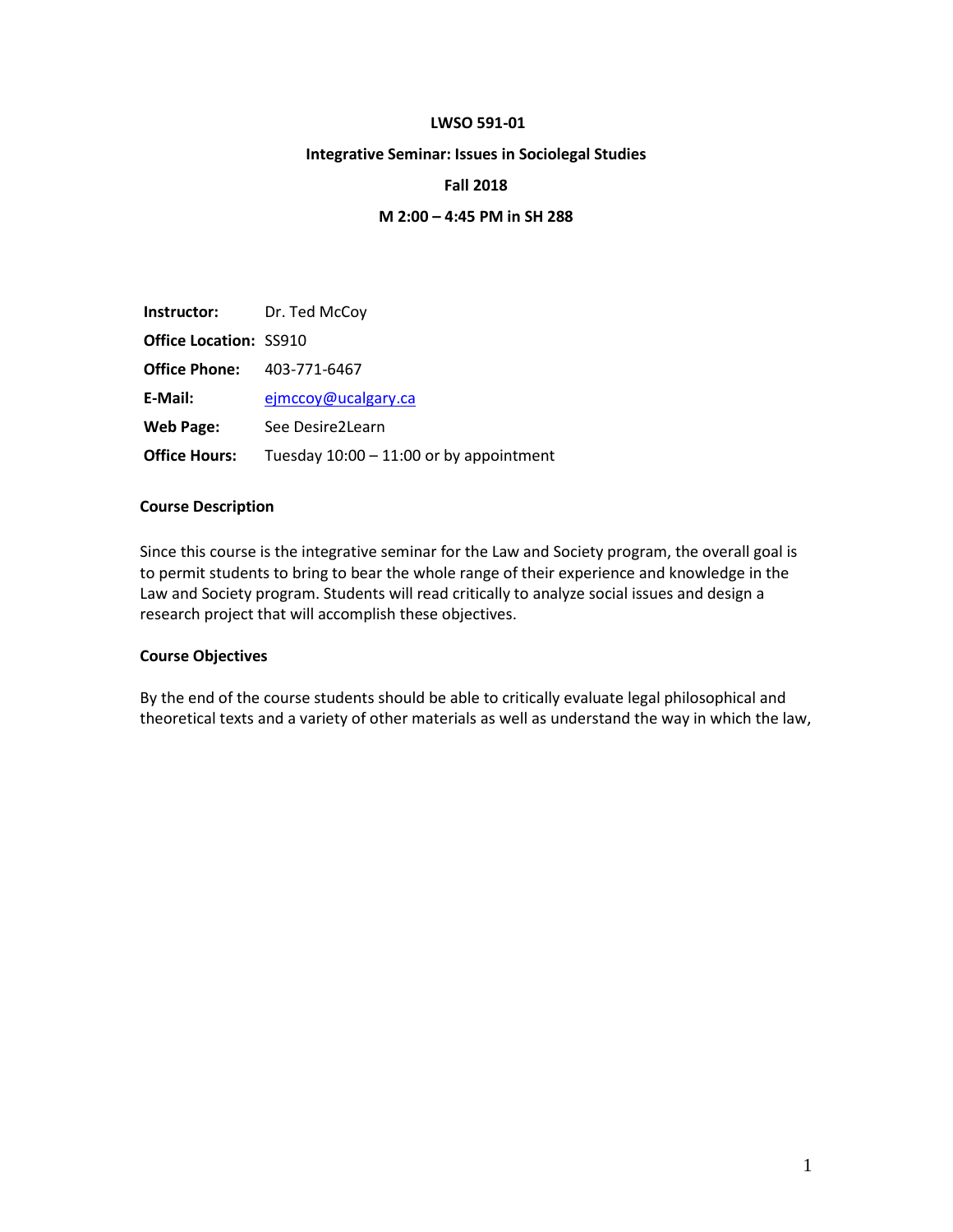politics, and society influence each other and how the law in Canada and other liberal democracies is made and reformed over time.

This section of LWSO 591 will address four thematic areas comprising two classes for each theme. The themes are punishment and imprisonment, First Nations people and the law, poverty and inequality, and moral regulation.

# **Textbooks and Readings:**

Required

Ted McCoy, *Hard Time: Reforming the Penitentiary in Nineteenth-Century Canada*, AU Press, 2012. (Note: This text is also available as a free PDF on the AU Press Website)

Bryan D. Palmer and Gaétan Héroux, *Toronto's Poor: A Rebellious History*.

Joan Sangster, *Girl Trouble: Female Delinquency in English Canada* (Available for online reading through UofC Library)

# **Assignments and Evaluation**

**Course Participation**: 20%

- Class participation will be evaluated on the basis of your participation in course discussion.
- Discussion will take place during seminar-style debate, smaller group work, and in the message board of the D2L site.
- **This is not a grade for attendance.**
- **Failure to participate will result in a failing grade on this portion of the course.**

**A Note on Reading:** The readings for this class are mandatory. Students must complete the reading before each seminar meeting. The Seminar Lead, Participation Grade, and Presentations are all designed to judge your engagement with the readings and your ability to discuss them in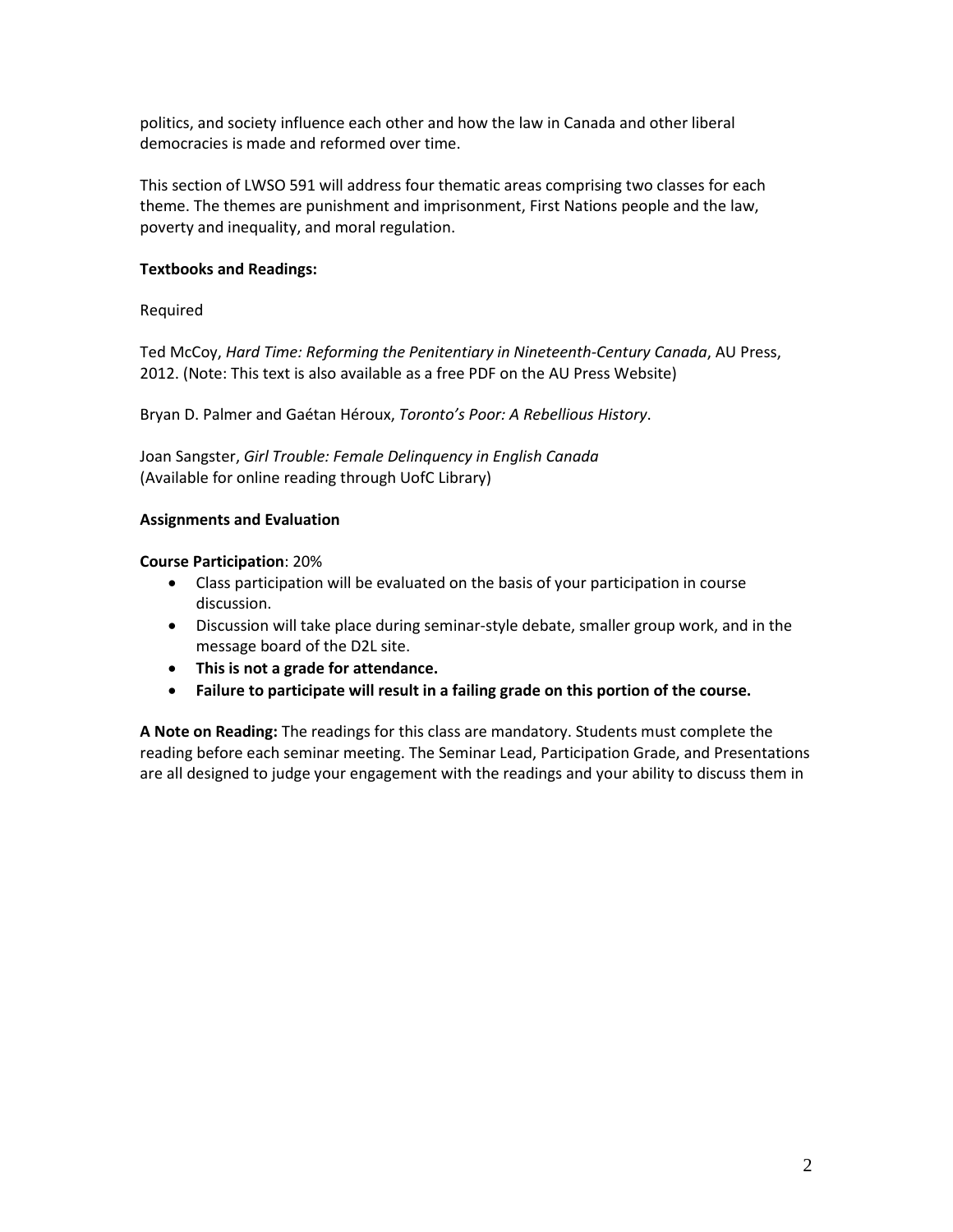an academic setting. Students should consider that participation is a way for you to demonstrate understanding of the texts and key concepts.

# **Seminar Lead:** 15%

- Each seminar will be led by 4 different students, determined by a draw in the first week of classes.
- Students are responsible for shaping the direction of seminar discussions through questions, group activities, or critical synopsis. This should **not** involve a protracted summary of the text, as everyone will arrive having already read the texts.

# **Conference-Style Presentation** (15% of final grade) – Weeks 10-13.

- The last three weeks of the course will be taken up with student presentations of their final papers.
- These presentations will take the form of a formal academic conference. Students will present their research on panels with other students presenting on similar themes.
- Each presentation will be approximately 9-10 minutes in length with questions and discussion to follow. Your presentation date will be assigned to you.
- •

**Literature Review** 50% – Final Assignments due in week 11.

- Students will write a 5,000-word literature review (approximately 20 pages, double spaced)
- The literature review will draw on one of the four course themes, narrowing in on a more specific question from the academic literature in this field.
- Literature reviews will address an academic field through the analysis of 10-12 academic sources. Newspapers, magazines, online journalism, or blogs, should not be included in the sources here.
- Papers must be referenced according to the Chicago Manual of Style. **No in-text citations are acceptable. Use of citations in this style (MLA or APA) will result in a 20% reduction in the final grade.**
- A bibliography must be included, also according to the Chicago Manual of Style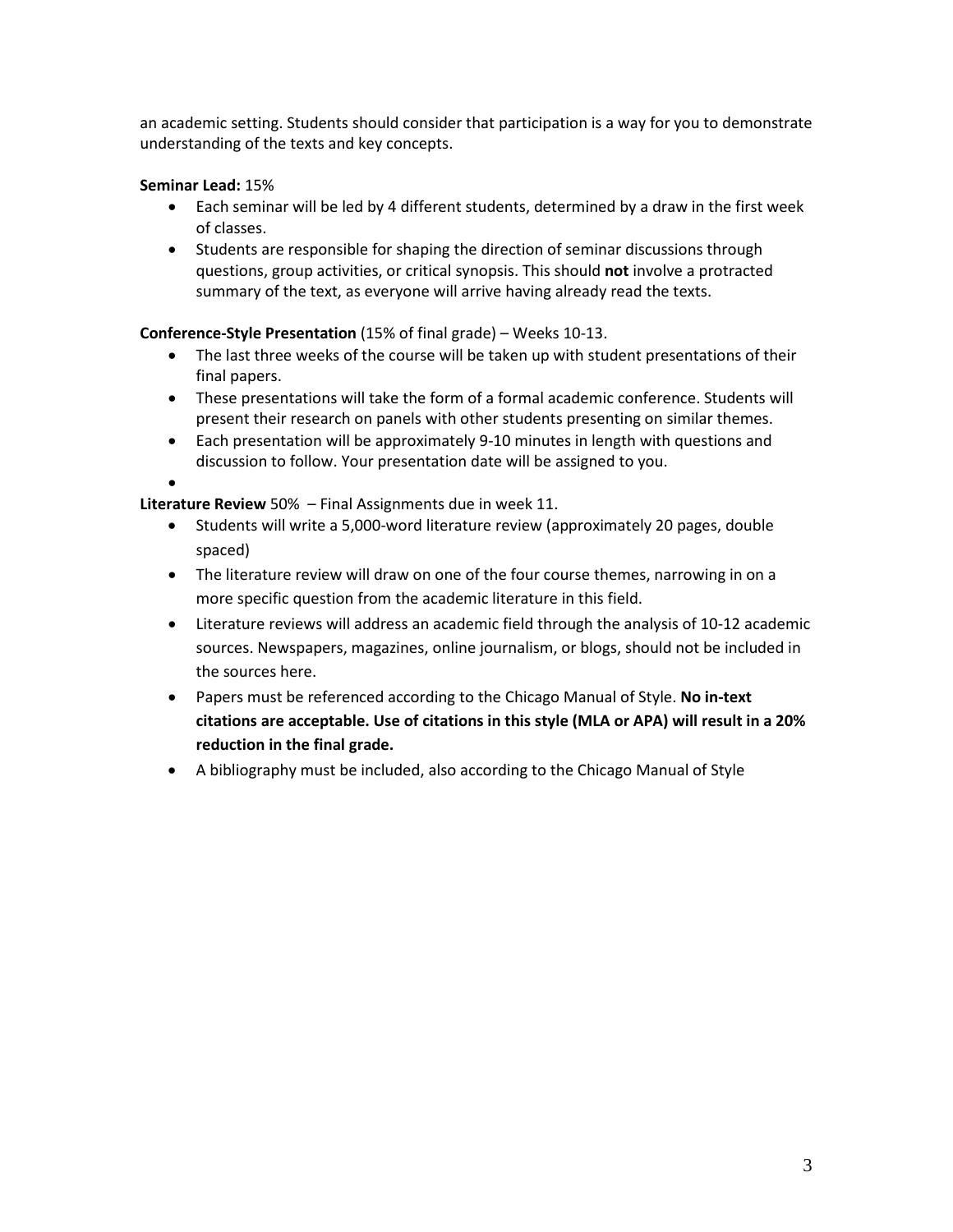The paper should be set in Times New Roman 12-point font with standard margins.

#### **All written assignments should be submitted to the electronic drop box.**

**Seminar Schedule and Format**. Please arrive at class having read the assigned reading for that week.

**Week 1: Course Introduction** No readings. Course introduction by the instructor.

**Week 2:** Palmer and Héroux, *Toronto's Poor*. Parts 1, 2, and 3 (pages 1-237)

**Week 3:** Palmer and Héroux, *Toronto's Poor.* Parts 4 and 5 (pages 245-418)

**Week 4:** SenGupta, Gunja. From Slavery to Poverty: The Racial Origins of Welfare in New York, 1840-1918, NYU Press, 2009. ProQuest Ebook Central, [https://ebookcentral-proquest](https://ebookcentral-proquest-com.ezproxy.lib.ucalgary.ca/lib/ucalgary-ebooks/detail.action?docID=865347)[com.ezproxy.lib.ucalgary.ca/lib/ucalgary-ebooks/detail.action?docID=865347.](https://ebookcentral-proquest-com.ezproxy.lib.ucalgary.ca/lib/ucalgary-ebooks/detail.action?docID=865347) **Entire book**

**Week 5:** Shelley Gavigan, *Hunger, Horses and Government Men*. **Entire book**.

Ted McCoy, "Legal Ideology in the Aftermath of Rebellion: The Convicted First Nations Participants." *Histoire sociale, Social History <http://muse.jhu.edu.ezproxy.lib.ucalgary.ca/article/361430>*

#### **Week 6:**

Sherene Razack, *Race, Space, and the Law: Unmapping a White Settler Society* (available online through the UofC library system) **(Chapters: Introduction, 1, 5, 6, 9)** 

**Week 7:** Joan Sangster, *Girl Trouble: Female Delinquency in English Canada* (Entire book)

#### **Week 8:**

Dorothy Chunn and Shelley Gavigan, "Welfare Law, Welfare Fraud, and the Moral Regulation of the 'Never Deserving' Poor" *Social and Legal Studies*

Erin Connell and Alan Hunt, "The HPV Vaccination Campaign: A Project of Moral Regulation in An Era of Biopolitics" *Canadian Journal of Sociology* 2010

**Week 9:** Ted McCoy, *Hard Time: Reforming the Penitentiary in Nineteenth-Century Canada* (Entire book)

**Week 10:** David Garland, editor, *America's Death Penalty: Between Past and Present* Chapters 1, 2, 3, 6, 7)

#### **Week 11: Conference Presentations**

**Week 12: Conference Presentations**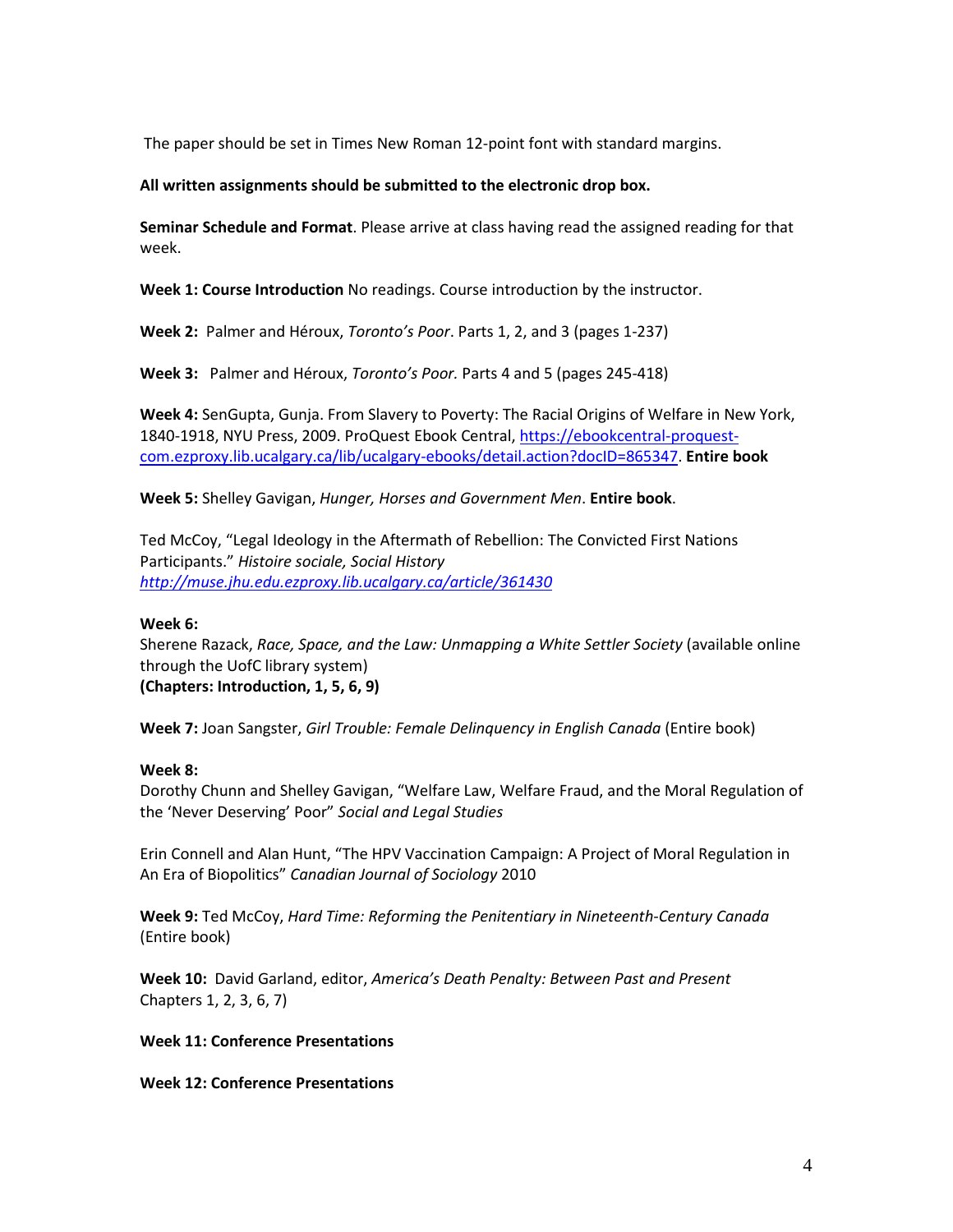# **Week 13: Conference Presentations**

# **Registrar-scheduled Final Examination:** No.

# **NOTES:**

**1. Grade Reappraisal:** Within two weeks of the date the exam/assignment is returned, students seeking reappraisal of examinations or assignments must submit a written response to the instructor explaining the basis for reconsideration of one's mark. The instructor will reconsider the grade assigned and will then book a time with the student to discuss his or her work and rationale. It should be noted that a reconsidered mark may be raised, lowered, or remain the same.

**2.** The main Sociology Department office does not deal with any course-related matters. Please speak directly to your instructor.

3. **Academic Misconduct**: Please refer to the website listed below for information on University of Calgary policies on Plagiarism/Cheating/Other Academic Misconduct: <http://www.ucalgary.ca/pubs/calendar/current/k-5.html>

4. **Protection of Privacy**: The Freedom of Information and Protection of Privacy (FOIPP) legislation does not allow students to retrieve any course material from public places. Anything that requires handing back will be returned directly during class or office hours. "If students are unable to pick up their assignments from the instructor, they provide the instructor with a stamped, self-addressed envelope to be used for the return of the assignment."

5. **Ethical Research:** Students are advised that any research with human subjects- including any interviewing (even with friends and family), opinion polling, or unobtrusive observation--must have the approval of the Departmental Ethics Committee. In completing course requirements, students must not undertake any human subjects research without discussing their plans with the instructor, to determine if ethics approval is required.

6. **Deferrals**: If possible, please provide advance notice to the instructor if you are unable to write an exam or complete/turn-in assignments on time. All requests for deferral of a course component due to health reasons must be accompanied by written documentation as outlined in the University Calendar and should be obtained while the student has the health issue rather than after recovery. Deferrals will be allowed in the following circumstances: illness, domestic affliction or religious conviction. Travel arrangements and misreading of the syllabus are not valid reasons for requesting a deferral. Deferrals will not be granted if it is determined that just cause is not shown by the student. If you have missed a test for a legitimate reason, the instructor can require you to write a "make up" test as close in time to the original test as possible or can choose to transfer the percentage weight to another course component. If the instructor schedules a "make up" test for you, its date and location will be at the convenience of the Department of Sociology. Deferred Final Exam Form: Please note that requests to defer a Registrar scheduled final exam are dealt with through the Registrar's Office. Further information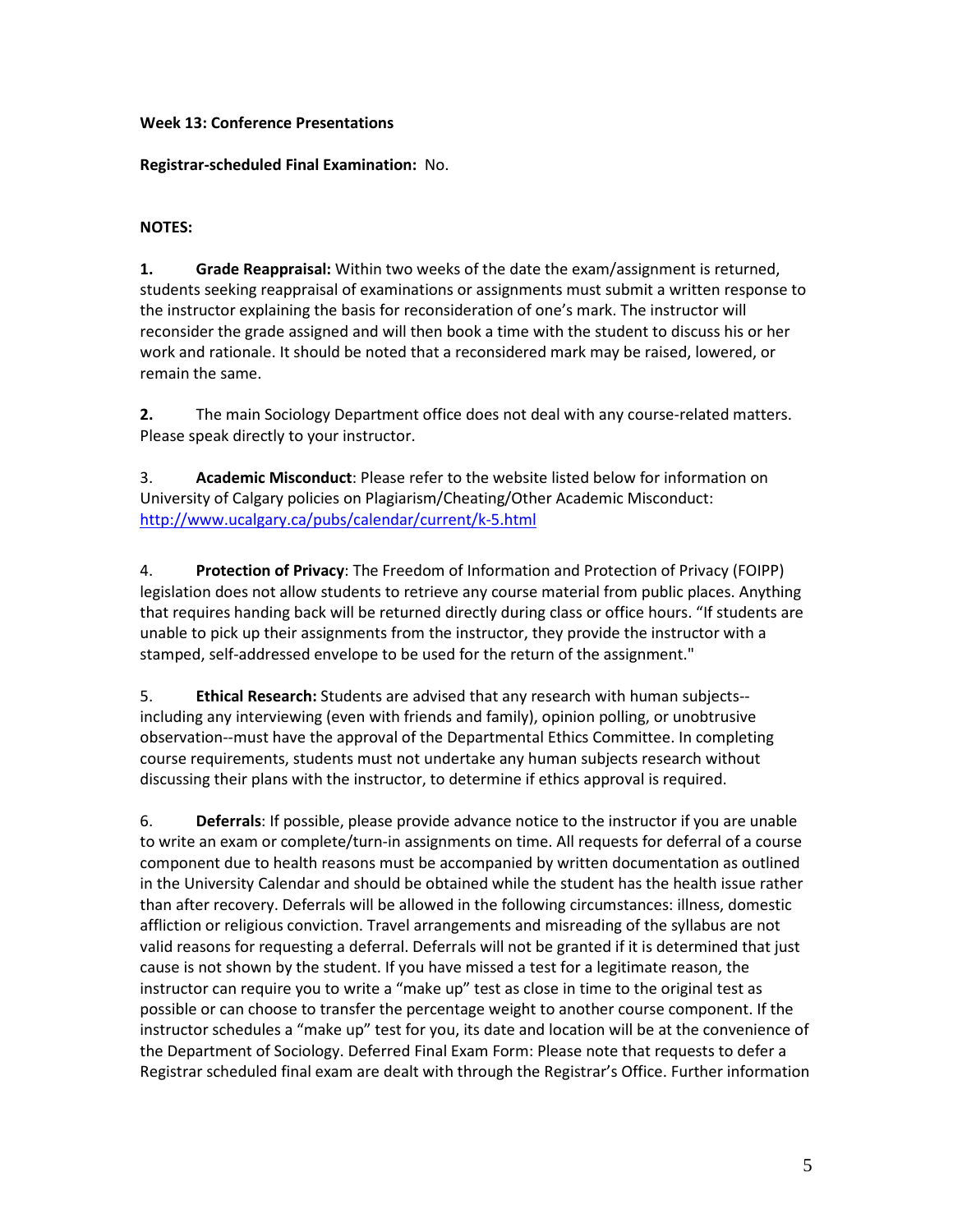about deadlines, and where paperwork should be taken, is available on the form, which can be found at:<https://www.ucalgary.ca/registrar/student-forms>

Deferred Term Work Form: Deferral of term work past the end of a term also requires a form to be filled out. It's available at [https://www.ucalgary.ca/registrar/files/registrar/deferred\\_termwork15\\_0.pdf](https://www.ucalgary.ca/registrar/files/registrar/deferred_termwork15_0.pdf) 

Once an extension date has been agreed between instructor and student, the form should be taken to the Faculty of Arts Program Information Centre (SS 110) for approval by an Associate Dean (Students).

7. **Student Representation**: The 2018-19 Students' Union VP Academic is Jessica Revington [\(suvpaca@ucalgary.ca\)](mailto:suvpaca@ucalgary.ca). For more information, and to contact other elected officials with the Student's Union, please visit this link: [https://www.su.ucalgary.ca/about/who-we-are/elected](https://www.su.ucalgary.ca/about/who-we-are/elected-officials/)[officials/](https://www.su.ucalgary.ca/about/who-we-are/elected-officials/) You may also wish to contact the Student Ombudsperson for help with a variety of University-related matters[: http://www.ucalgary.ca/ombuds/contact](http://www.ucalgary.ca/ombuds/contact)

8. **Emergency Evacuation**: In the case of fire or other emergency evacuation of this classroom, please proceed to the assembly point at Education Block - Food Court. Please check these assembly point locations for your other classes at: http://www.ucalgary.ca/emergencyplan/assemblypoints

9. **Safewalk:** The University of Calgary provides a "safe walk" service to any location on Campus, including the LRT, parking lots, bus zones, and campus housing. For Campus Security/Safewalk call 220-5333. Campus Security can also be contacted from any of the "Help" phones located around Campus.

10. **Academic Accommodation**: Students seeking an accommodation based on disability or medical concerns should contact Student Accessibility Services; SAS will process the request and issue letters of accommodation to instructors. For additional information on support services and accommodations for students with disabilities, visit [www.ucalgary.ca/access/.](https://mail.ucalgary.ca/owa/redir.aspx?C=lJoxklQQ9EmTcYQ3qjoDI0uWRh-msNII3fWJeNG2KDoaVkKx1G2tKByFEdZPLKgLtAaPLwFUDBw.&URL=http%3a%2f%2fwww.ucalgary.ca%2faccess%2f)

Students who require an accommodation in relation to their coursework based on a protected ground other than disability should communicate this need in writing to their Instructor. The full policy on Student Accommodations is available

at [http://www.ucalgary.ca/policies/files/policies/student-accommodation-policy\\_0.pdf](https://mail.ucalgary.ca/owa/redir.aspx?C=lJoxklQQ9EmTcYQ3qjoDI0uWRh-msNII3fWJeNG2KDoaVkKx1G2tKByFEdZPLKgLtAaPLwFUDBw.&URL=http%3a%2f%2fwww.ucalgary.ca%2fpolicies%2ffiles%2fpolicies%2fstudent-accommodation-policy_0.pdf)

11. All written assignments (including, although to a lesser extent, written exam responses) will be assessed at least partly on writing skills. Writing skills include not only surface correctness (grammar, punctuation, sentence structure, etc) but also general clarity and organization. Research papers must be properly documented.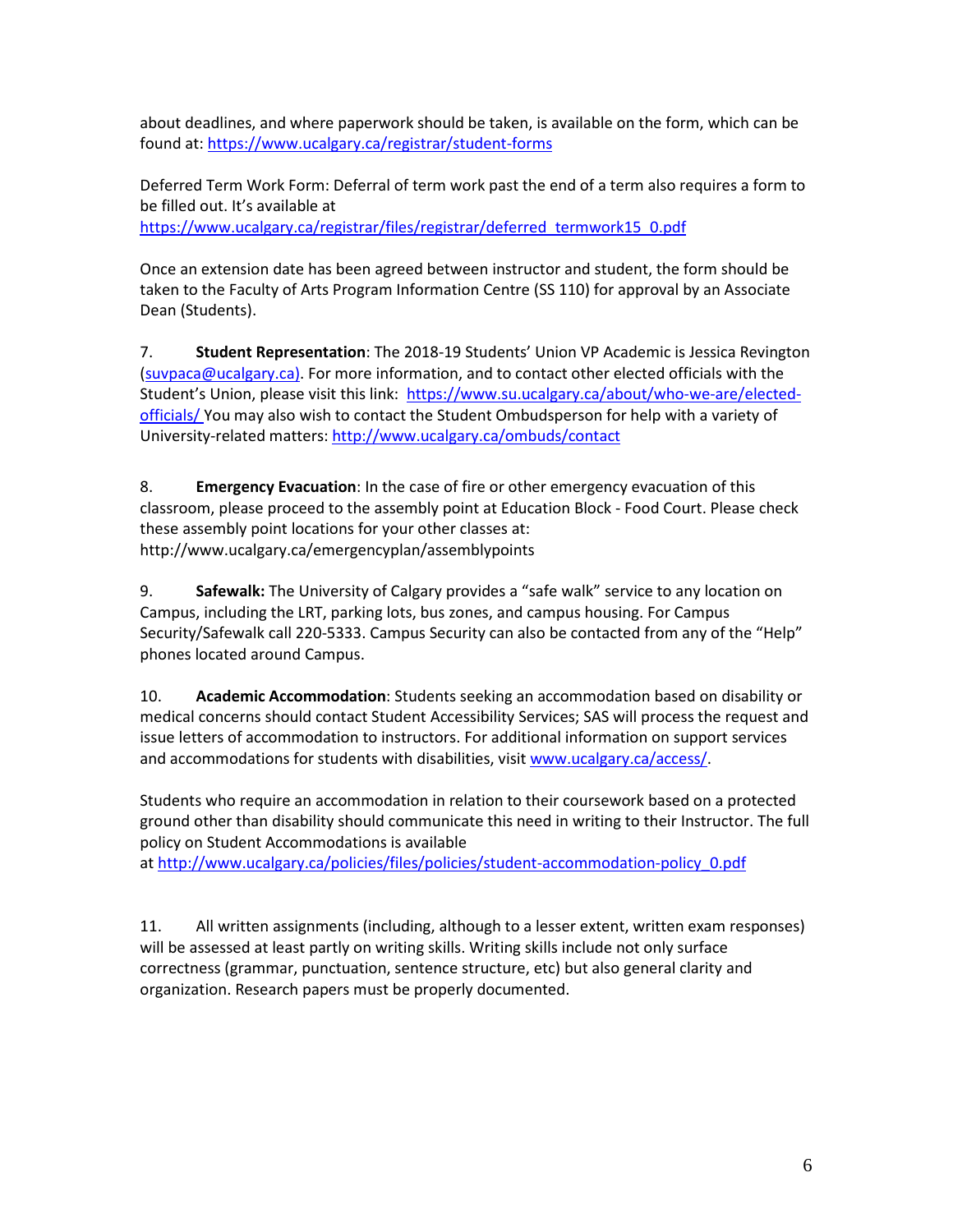If you need help with your writing, you may use the Writing Centre. Visit the website for more details: http://www.ucalgary.ca/ssc/writing-support

|       | <b>Grading Scale</b> |
|-------|----------------------|
| A+    | 96-100               |
| A     | 90-95.99             |
| A -   | 85-89.99             |
| B+    | 80-84.99             |
| B     | 75-79.99             |
| В-    | 70-74.99             |
| $C+$  | 65-69.99             |
| C     | 60-64.99             |
| $C -$ | 55-59.99             |
| D+    | 53-54.99             |
| D     | 50-52.99             |
| F     | በ-49                 |

**12. Grading System** The following grading system is used in the Faculty of Arts:

Where a grade on a particular assignment is expressed as a letter grade, it will normally be converted to a number using the midpoint of the scale. That is, A- would be converted to 87.5 for calculation purposes. F will be converted to zero.

**13. Policy for Late Assignments** Assignments submitted after the start of class on the due date will be penalized with the loss of a full letter grade (e.g.: A- to B-) for each day late. This includes weekends.

**14. Plagiarism** Using any source whatsoever without clearly documenting it is a serious academic offense. Consequences include failure on the assignment, failure in the course and possibly suspension or expulsion from the university.

You must document not only direct quotations but also paraphrases and ideas where they appear in your text. A reference list at the end is insufficient by itself. Readers must be able to tell exactly where your words and ideas end and other people's words and ideas begin. This includes assignments submitted in non-traditional formats such as Web pages or visual media, and material taken from such sources.